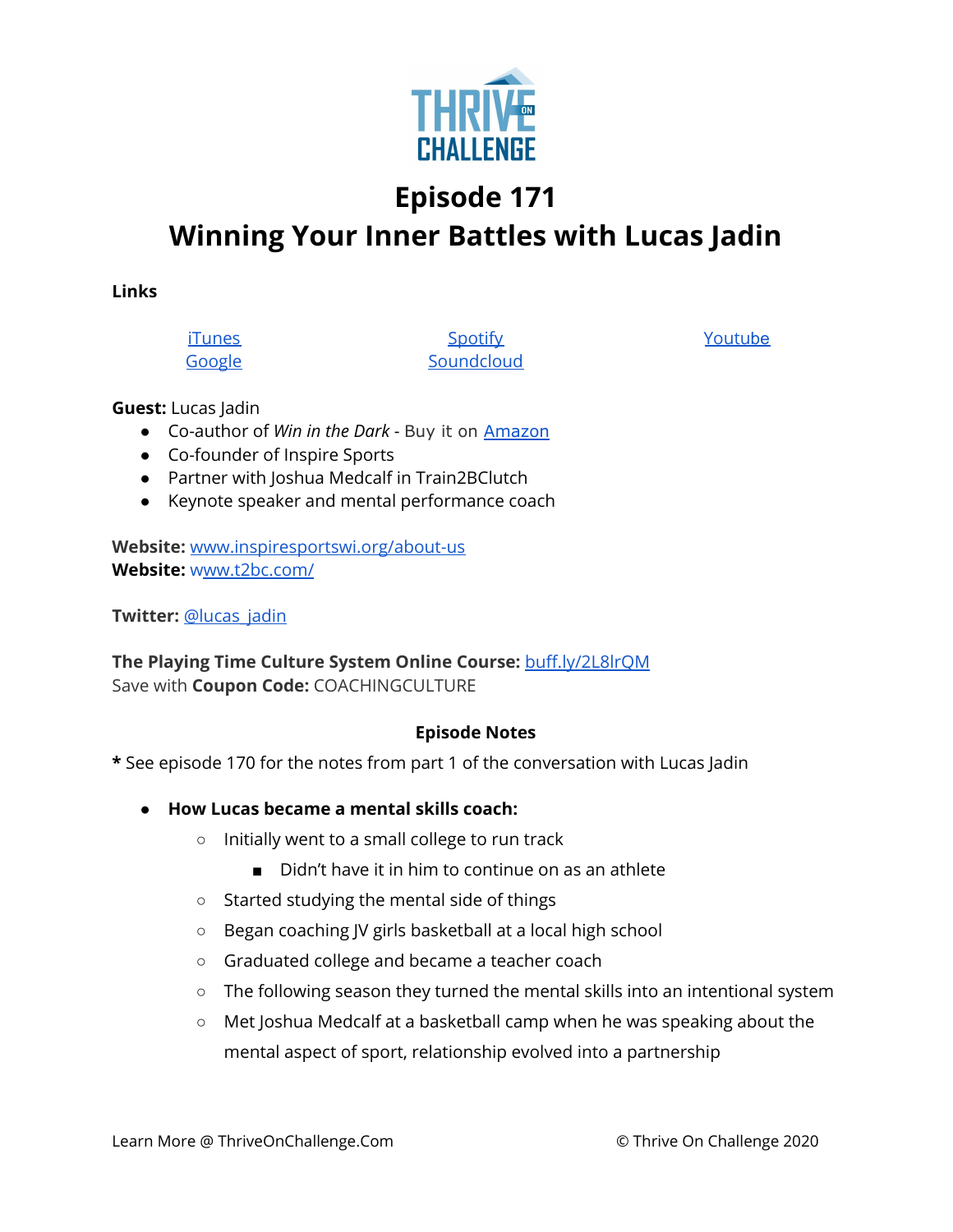

# **● Creation of Inspire Sports:**

- Camps for kids with special needs
	- His athletes were paired as 1 on 1 buddy's with kids with disabilities and told to make their buddy's day great!
	- Opportunity to reinforce the mental skills he was trying to teach his athletes
	- Opportunity to see the best side of your players as they serve others
- Firm believer that his purpose is to evolve and become the best version of himself that he can
- Every coach that does something like this says it's unbelievable transformational for their players and program

## **● Strategies to improve the mental toughness of athletes:**

- Ask people for help!
	- You'll be surprised by how many are willing to share with you
- Stop consuming so much and start creating more!
	- Analyze and apply what you've consumed into something that fits into your coaching/systems
	- Start teaching mental skills to others
		- Start a blog
		- Start a weekly newsletter to parents/players
	- It's easy to consume content today, applying it takes a lot of work!
	- Overconsumption is fueled by a belief that we're not enough
		- It leds to an inability to be present for what matter and who really matter
		- The external things we learn won't solve our internal problems